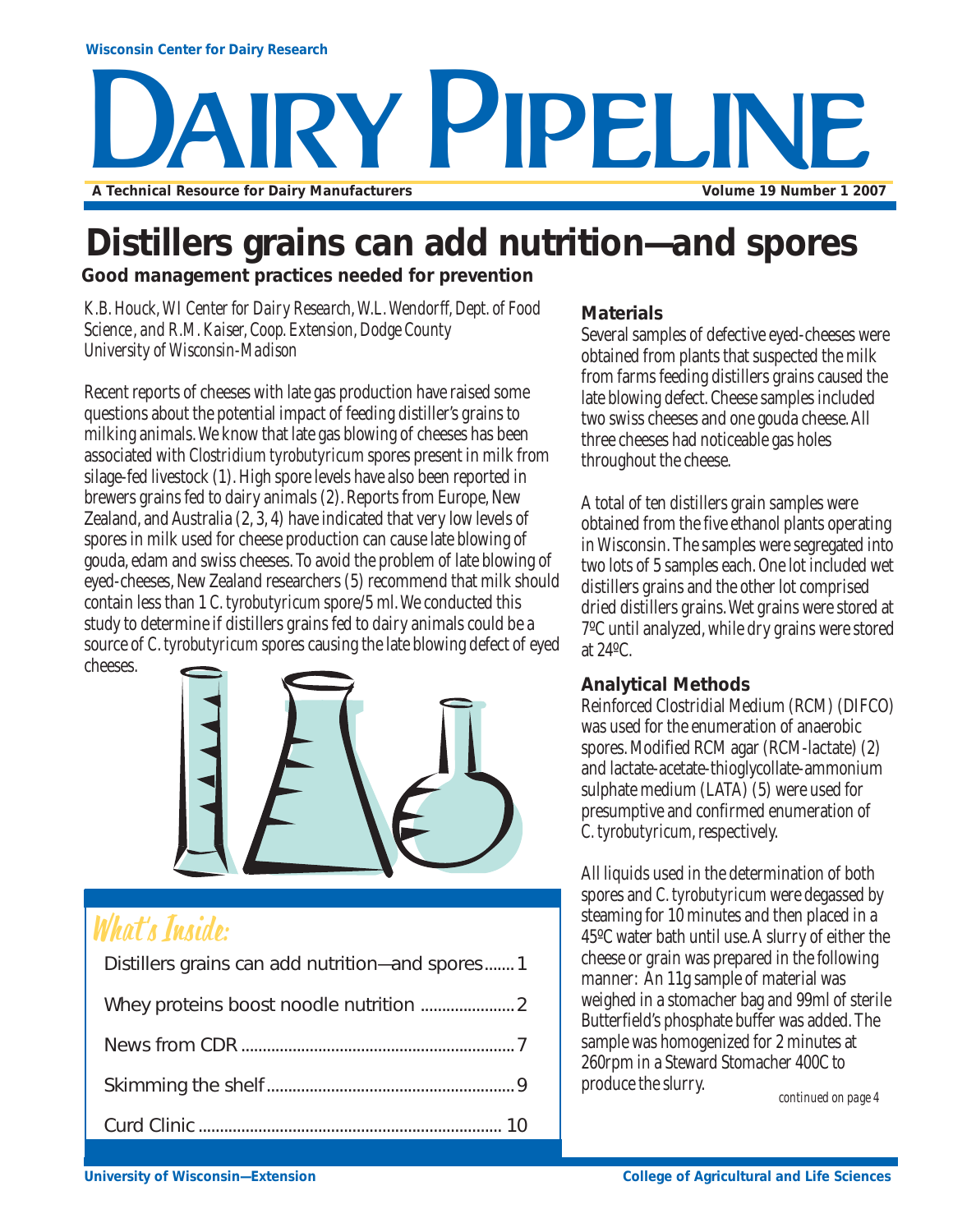## **Applications Update Whey proteins boost noodle nutrition**

*By Kathy Nelson, Dairy Applications , Center for Dairy Research*

"Incorporating whey protein into noodles is an excellent way to boost the nutritional profile of any type of noodle..."

From pad thai to pesto-drenched linguini, noodles are a prominent feature of the daily diet in many parts of the world. Dried noodles have an extra edge since they are shelf-stable, inexpensive and relatively nutritious. Noodles can be made from the flour of many grains, or even vegetables. However, most noodles are made from wheat and contain complex carbohydrates, protein, fiber, vitamins and minerals. Still, they are not considered a balanced food since the protein lacks some essential amino acids. Rice noodles, especially those using white rice flour, are low in protein, fat, and fiber.

In the United States, consumers are aware of the health benefits associated with specific proteins and/or high protein diets. Thus, the demand for protein-fortified foods has increased. Incorporating whey protein into noodles is an excellent way to boost the nutritional profile of any type of noodle, as well as feeding the demand for high protein foods.

Whey, the liquid that remains after making cheese, contains lactose, minerals and valuable proteins. By removing the water, some of the minrals and lactose, whey proteins can be concentrated to different levels. Whey protein concentrates (WPC) range from 34% to 80% protein, and when purified to a level of 90% protein or above, they are called whey protein isolates (WPI). Typically, whey proteins are bland in flavor and off-white in color. They are functional proteins, high in all the essential amino acids, easily digested, and they add



many positive health benefits.

#### **The best way to fortify noodles**

What is the best way to fortify noodles? That is the question the United States Dairy Export Council (USDEC) wanted answered. Recently, Kathy Nelson, of the dairy ingredients application program at CDR, stepped into the Apps Lab and took on the challenge.

Making pasta involves 4 different steps: mixing the dough, extruding or sheeting, drying (optional), and cooking. Pasta, like bread, is generally based on a flour and water mixture, which is transformed into a stiff, homogeneous dough, kneaded until smooth, and extruded into particular shapes, or sheeted and cut into strips. Unlike bread, pasta dough is unleavened, the final shapes are usually boiled, rather than baked, and have a soft, chewy texture. Pasta can be made from many types of flour.

For this project, whey proteins were added to both wheat and rice noodles—with and without eggs. The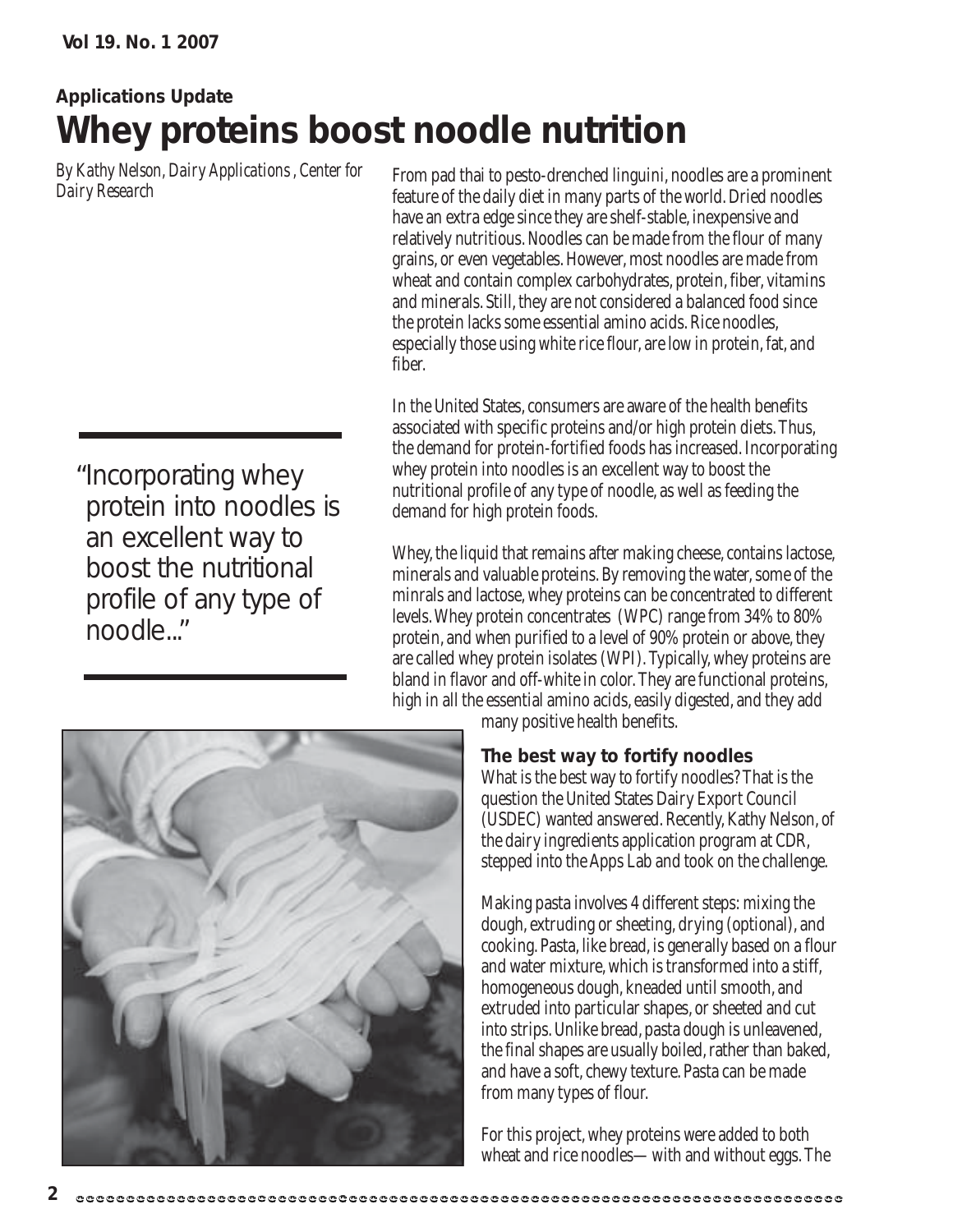objective was to determine the highest amount of whey protein that could be incorporated into noodles, without sacrificing the quality of the finished noodle or adversely affecting processing. After several rounds of noodle making, Nelson found she could make acceptable noodles by replacing as much as 20% of the flour with whey proteins. However, as levels increased, the dough became sticky and difficult to manipulate, and noodles stuck together when stored fresh. A high quality wheat noodle could be produced which contained 10.5 g whey protein/100 g noodle, representing a 50% protein increase over that found in a typical wheat noodle. A high quality rice noodle could be produced which contained about 16 g whey protein/100 g noodles, representing an 80% protein increase from a typical rice noodle. Total protein for each noodle was about 17.5 g/100 g noodles and the processing issues for either rice or wheat noodle were minimal.

In addition, changes in color, texture and cook times were observed and recorded. Particularly when using WPC-80, the higher levels of whey protein produced a noodle slightly more yellow than a typical noodle, and slightly firmer in texture. In addition, noodles with increased protein take longer to cook. Fresh wheat or rice noodles, without whey proteins, cook within 2-3 minutes, while those with added protein sometimes take up to 10 minutes. And finally, dried noodles containing protein, often tend to be somewhat brittle, but choosing an appropriate noodle shape and using processing aids, such as gums, can minimize this. In summary, adding whey proteins to noodles is an easy and effective way to add protein to the diet. Bon appetit!

#### **References**

Antognelli, C., The Manufacture and applications of pasta as a food and food ingredient: a review, Journal of Food Technology, 1980, 15:125-145.

Grosser, Arthur E. The Cookbook Decoder, New York, Beaufort Books, 1981, pp. 119-220.

Khouryieh, H., Quality and sensory properties of fresh egg noodles formulated with either total or partial replacement of egg with egg substitutes, Journal of Food Science, 2006, 71 (6):433-437.

McGee, H., On Food and Cooking, New York, Collier Books, 1984, pp. 316-320.



Pasta and Extrusion Cooked Foods, edited by C. Mercier and C. Cantrarelli, Elsevier Applied Science Publisher, London and New York, 1986, pp. 9-11, 14-21, 40-41.

Pasta and Noodle Technology, edited by J.E. Kruger, R. B. Matsuo, J.W. Dick, American Association of Cereal Chemists, St. Paul, MN, 1996, pp. 13-17.

Pasta and Semolina Technology, edited by R.C. Kill, K. Turnbull, Blackwell Science, Ltd, London, England, 2001, pp. 3-7, 177, 208-9.

Rice Flour Noodles (Gluten-Free) Celiac Recipes, www.celiac.com, 2006.

Schoppet, E.F., Sinnamon, H.I., Talley, F.B., Panzer, C.C. and Aceto, N.C., (1976), Journal of Food Science 41:1297-1300.

Schoppet, E.F., Sinnomon, H.I., Talley, F.B., Panzer, C.C. and Aceto, N.C., (1979), 44:296-297.

Taha, S.A., Biochemical, rheological, cooking quality and acceptability of defatted soysupplemented whole durham meal noodles, 1992, Acta Alimentaria 21(3-4):229-238.

Towler, C., Utilization of whey protein products in pasta, New Zealand Journal of Dairy Science and Technology, 1982, 17 (3):229-236.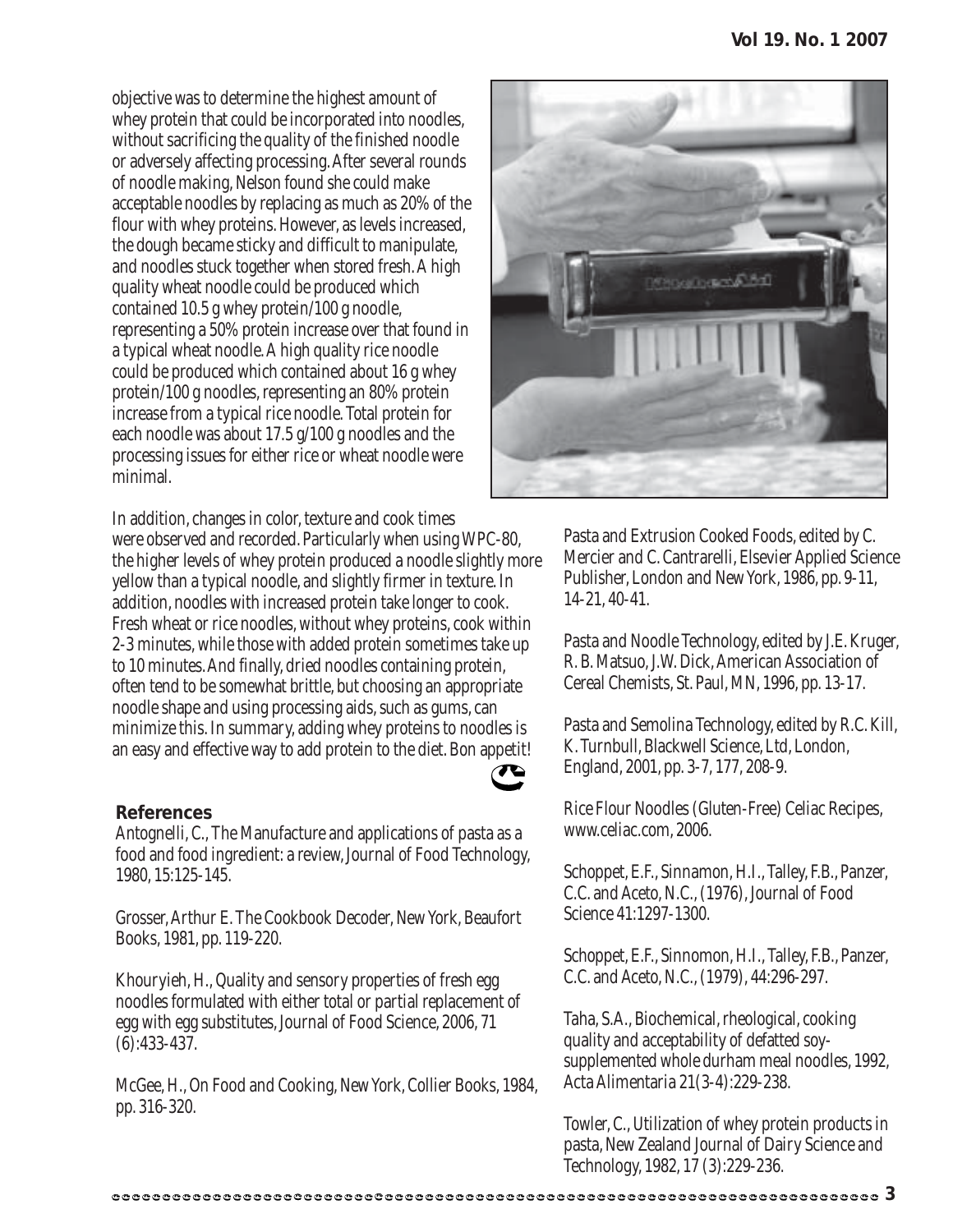*continued from page 1*



"...extremely foul odors

and flavors are also

produced."

The level of anaerobic spores in the distiller grains was determined using the procedure outlined in the Standard Method for the Examination of Dairy Products (6). A 10 ml sample of slurry mixture was heated to 80ºC for 10 minutes in a water bath and then cooled in an ice bath to 7ºC. The multiple tube dilution procedure was employed, using 9 ml tubes of sterile Butterfield's phosphate buffer as the diluent and RCM broth as the inoculating media. After inoculation, the tubes were sealed by the addition of 2% sodium thioglycollate agar layer. Tubes were incubated at 3ºC for 10 days and observed for gas formation.

To determine the level of presumptive *C. tyrobutyricum*, the multiple tube dilution procedure was also used. A 20 ml slurry sample of either the distiller grain(s) or cheese was heated to 62.5ºC for 30 minutes and then cooled in an ice bath. These samples were diluted a thousand-fold with phosphate buffer and for each dilution, 1 ml aliquots were inoculated into each of three tubes containing 9 ml RCM-lactate. Tubes were sealed with sodium thioglycollate agar and incubated at 37ºC for a maximum



10 days, being observed daily for gas production. From each tube with positive gas production, a 1 ml aliquot was taken and put into 9 ml phosphate buffer. From this dilution, 1 ml was inoculated into LATA, sealed with the agar plugs, incubated for up to 14 days at 37ºC.

Anaerobic spore and presumptive *C. tyrobutyricum* levels were determined from the most probable number chart.

#### **Results**

*C. tyrobuytricum* was present in all the cheese samples received. Levels ranged from 2.40 X 10<sup>2</sup> MPN/ml to  $>$  2.40 X 10<sup>5</sup> MPN/ml on RCM-lactate. Positive gas tubes of RCM-lactate, which is the presumptive test for *C. tyrobuytricum*, were confirmed with LATA.

Only two of ten distillers grain samples contained anaerobic spores, both containing 3 MPN spores/ml. One wet distillers grain and one dried distillers grain sample from different plants contained the positive counts. *C. tyrobutyricum* was not detected in any of the grain samples obtained from respective ethanol plants. To determine if possible storage of wet distillers grains under abusive summer conditions would result in potential problems, a sublot of each wet grain sample (250g) was incubated at 37ºC (98º F) for 5 days. This treatment replicated potential abusive conditions on-farm. An increase in both anaerobic spore count and confirmed *C. tyrobutyricum* counts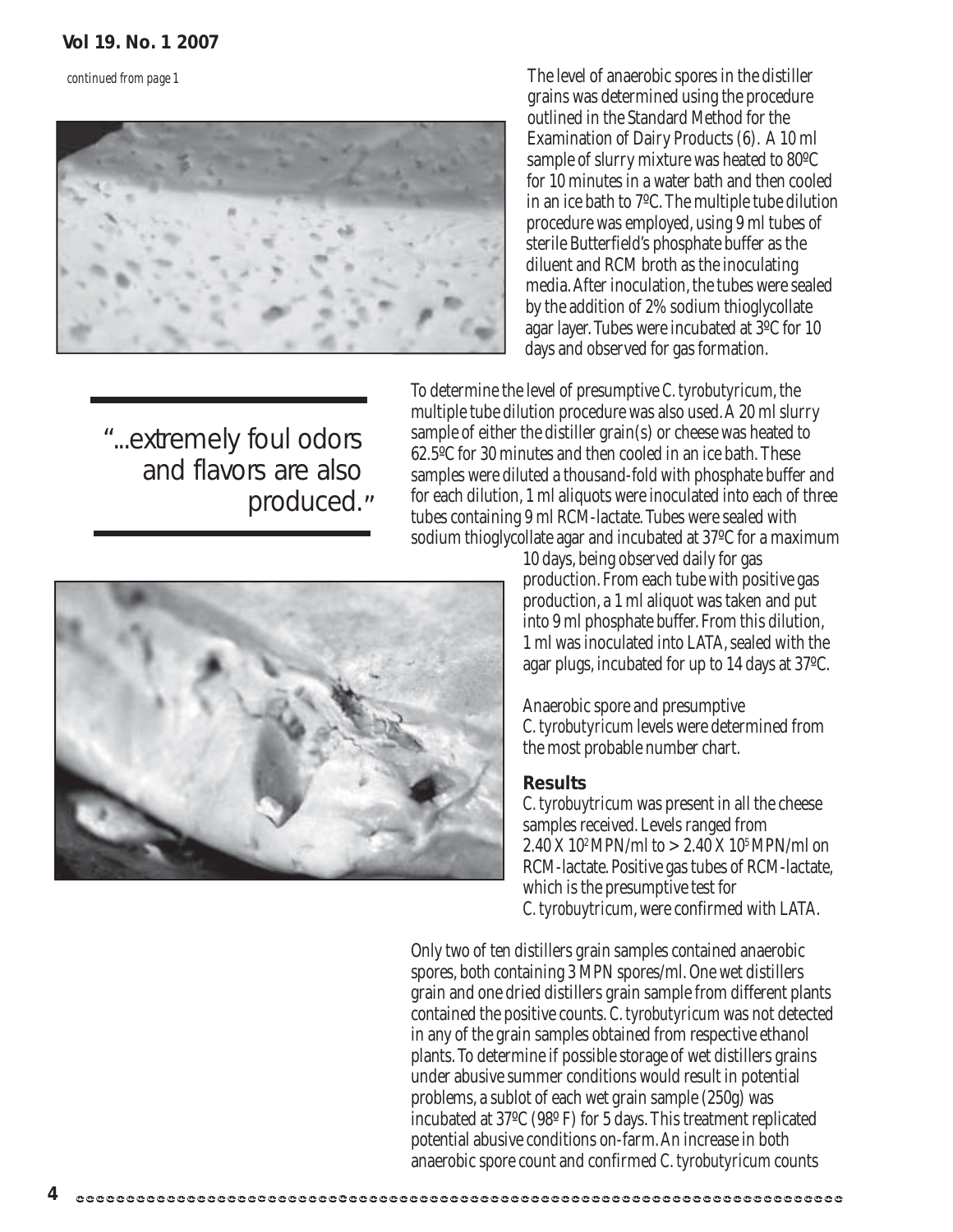were seen. Three of the five wet abuse (60%) samples had spore counts ranging from  $4.00 \text{ X} 10^{\circ}$  MPN/ml and  $1.50 \text{ X} 10^{\circ}$  MPN/ml. Two of these same samples (40%) also had positive presumptive results for *C. tyrobutyricum*, with counts of 7.20 X 10º MPN/ml and 2.40 X 10<sup>1</sup> MPN/ml. One of the samples was confirmed with LATA as containing *C. tyrobuytricum*.

#### **Discussion**

One of the most serious microbiological problems that can occur in eyed-cheeses, e.g., gouda and swiss, is late blowing due to gas production from the growth of *C. tyrobutyricum*. Not only are the cheeses defective due to gas holes in the body of the cheese, but extremely foul odors and flavors are also produced. *C. tyrobutyricum* will convert lactic acid into butyric acid, acetic acid, carbon dioxide and hydrogen. Typically, *C. tyrobutyricum* is not a problem for most cheeses that are aged at temperatures below 15.6ºC (60ºF) since it will not grow at temperatures below 20ºC (68ºF). Optimum growth temperatures are 30-37ºC (86-100ºF). However, cheeses that are placed in warm rooms at temperatures of 20 to 24.4ºC (68-76ºF) for eye development are subject to growth of *C. tyrobutyricum* since it will grow slowly at those temperatures.

Spores of *C. tyrobutyricum* typically reach raw milk on farms when contaminated silage or grains is fed to milking animals (3). When animals consume contaminated feeds, large quantities of spores are excreted in their feces (2). Spores generally mix with raw milk when animals with contaminated teats or udders are milked. Since spores of *C. tyrobutyricum* survive pasteurization they can still be present in milk for cheesemaking. Fryer (7) reported that spore germination was not stimulated through pasteurization and therefore, double pasteurization would not reduce the number of spores in pasteurized milk. Thus, the only method to control the number of *C. tyrobutyricum* spores in cheese milk is to prevent introduction of spores during the milking process. This requires a good sanitation program for the udder and teats during the preparation step prior to milking. Swedish researchers (8) have reported only 66.5% of spores were removed from contaminated udders with routine manual cleaning while 98% of spores were removed with a mechanical teat cleaning system, which is a part of the DeLaval robotic milking system. A tight control of feed and bedding materials to reduce the spore level in the farm environment is also required. New Zealand researchers (5) recommend that milk should contain less than 1 *C. tyrobutyricum* spore/5 ml to avoid the problem of late blowing of eyed-cheeses.

In this current study, defective samples of gouda and swiss cheeses did contain significant numbers of *C. tyrobutyricum,* which caused late blowing of the



Spores of *C. tyrobutyricum* " typically reach raw milk on farms when contaminated silage or grain is fed to milking animals."

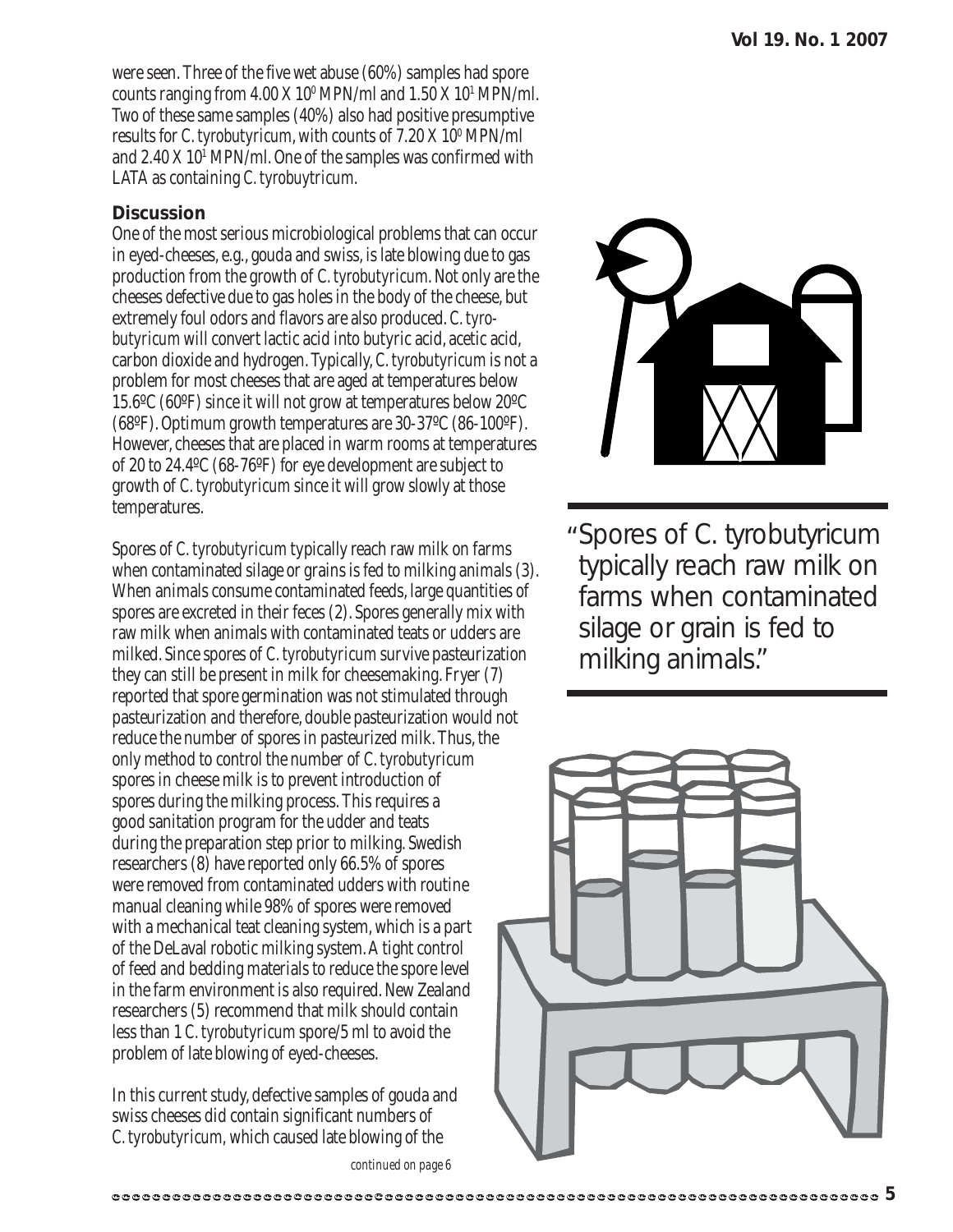#### **Vol 19. No. 1 2007**

#### *continued from page 5*

cheeses. Processors reported that the problem cheeses were manufactured from milk that came from farms that were feeding distillers grains. When we surveyed fresh samples of both wet and dried distillers grains from the various Wisconsin ethanol plants, none of the samples contained any detectable *C. tyrobutyricum* spores. However, when we stored the samples of wet distillers grains at 37ºC for 5 days to simulate abusive summer storage conditions, 2 of the 5 samples contained *C. tyrobutyricum* counts of 7.20 X 10<sup>0</sup> MPN/ml and 2.40 X 101 MPN/ml. Good management and handling of wet distillers grains is necessary to reduce or eliminate the potential growth of *C. tyrobutyricum.*

#### **Conclusions**

*C. tyrobutyricum* spores in raw milk do represent a potential problem for manufacturers of eyed cheeses. The spores may be present in poor quality silage or contaminated grains fed to milking animals and then gain access during the milking procedure. However, using good management practices when handling feed materials, e.g., distillers grains, and using good sanitation procedures during the milking process, the potential for *C. tyrobutyricum* spores in raw milk for cheesemaking should be greatly reduced or eliminated.

#### **Editor's note**

There are a few other solutions you can consider. In Europe, they use bactofugation to kill spores, but it hasn't really caught on in the US. Lysozyme has now been approved for use in cheese but you have to label it separately in the ingredient listing since it comes from eggs and is an allergen. Since the primary focus of this study was managing distillers grains to reduce the potential introduction of spores into cheese milk, we decided not to explain other means of control within the cheese plant.

#### **References**

1. Kristensen, J.M. Buch. 1999. Milk and its suitability for cheese production. pp 15-19 In Cheese Technology – A Northern European Approach, Int. Dairy Books, Aarhus, Denmark.

2. Dasgupta, A.P., and R.R. Hull. 1989. Late blowing of Swiss cheese: Incidence of *Clostridium tyrobutyricum* in manufacturing milk. Austr. J. of Dairy Technol. 44: 82-87.

3. Halligan, A.C., and T.F. Fryer. 1976. The development of a method for detecting spores of *Clostridium tyrobutyricum* in milk. N.Z. J. Dairy Sci. & Technol. 11: 100-106.

4. Saywell, B.A., M.A. McGee, and C.M. Veitch. 1977. The incidence of *Clostridium tyrobutyricum* in a factory milk supply. N.Z. J. Dairy Sci. & Technol. 12: 274-275.

5. Fryer, T.F., and A.C. Halligan. 1976. The detection of *Clostridium tyrobutyricum* in milk. N.Z. J. Dairy Sci. & Technol. 11: 132.

6. Marshall, R. T. (ed.). 2004. Standard methods for the examination of dairy products, 17th ed. 240-242. American Public Health Association, Washington D.C.

7. Fryer, T.F. 1982. Properties of *Clostridium tyrobutyricum* spores. XXI-International Dairy Congress, Vol. 1, Book 2, 305.

8. Melin, M., Wiktorsson, H. and Christiansson, A., 2002. Teat cleaning efficiency before milking in DeLaval VMS™ versus conventional manual cleaning, using *Clostridium tyrobutyricum* spores as marker. Proc. of The First North American Conference on Robotic Milking, March 20-22, pp. II-60– II63.

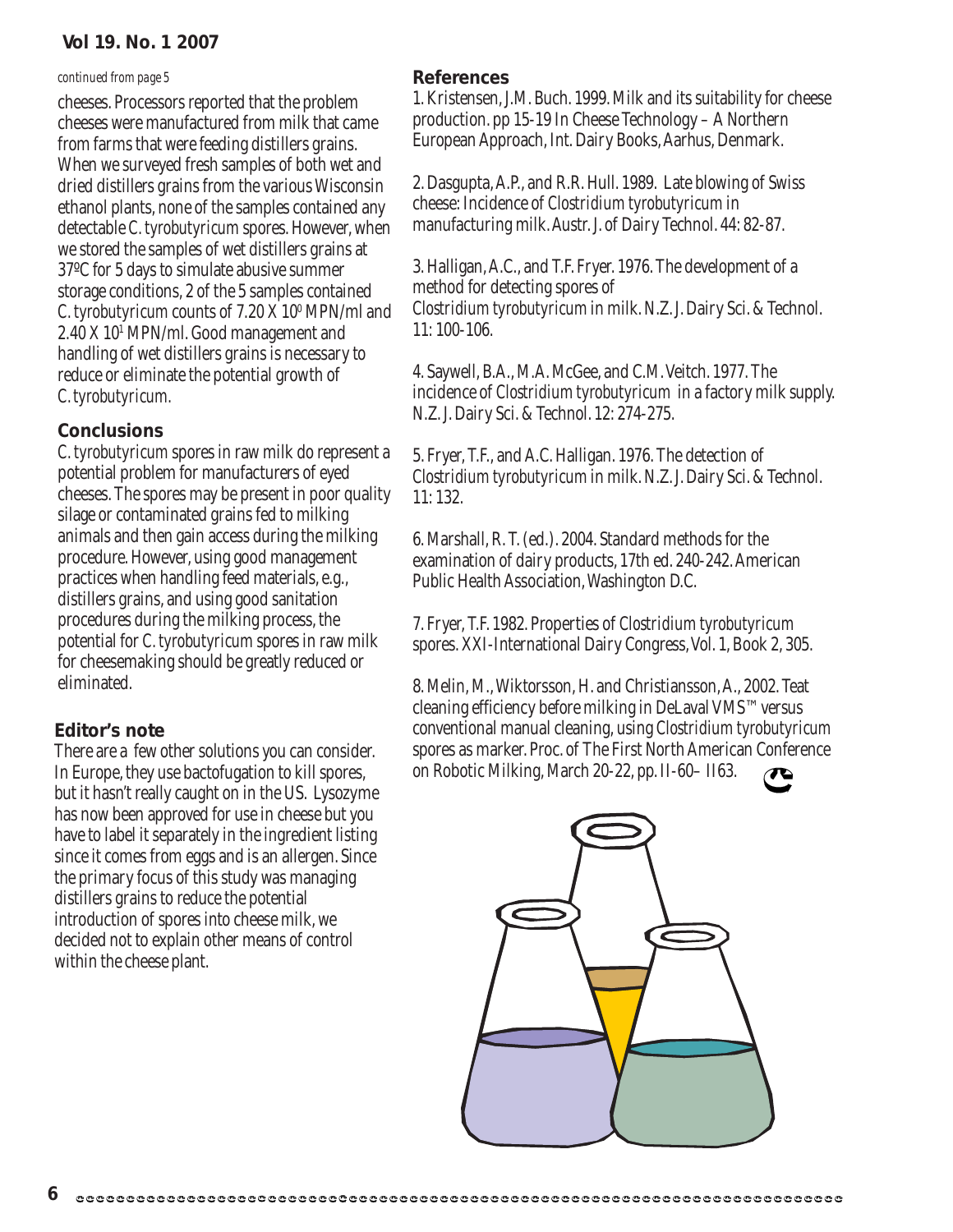## News from CDR

From March 12<sup>th</sup> to the 14<sup>th,</sup> the Wisconsin Cheese Makers Association (WCMA) held the 14th biennial United States Championship Cheese Contest, assisted by dozens of industry volunteers. Here are three from Madison who traveled to the Midwest Airlines Center for the 2007 contest.

And this from Bill Wendorff, Dept. of Food Science ... With the final results in from the 2007 US Cheese Championship Contest, we find that 66% of the winning cheesemakers are graduates of at least one of the University of Wisconsin's dairy manufacturing short courses. Of the winning cheese plants, at least 79% of them sent personnel to one of our short courses. In some cases, I am guessing that we may have trained the trainer and the winning cheesemaker benefited from information provided at one of our courses.

#### **Join the winners**

If you want to join the winner's circle, sign on for a short course. Consider the expansive 5 day Cheese Technology Short Course which is offered twice per year, in the Spring and the Fall. Or, a shorter class, like the 2 day Cheese Grading and Evaluation held in June. You can sign on to a new short course, the Cheese Affinage Short Course, offered for the first time in August 2007.

#### **WI Cheese Industry Conference - visit CDR at booth #57**

Don't miss the place to be in April….the Wisconsin Cheese Industry Conference, April 18-19, in La Crosse, WI. You'll want to hear the opening session on Niche Markets'– Myths and Reality,

and take part in the CDR sponsored sessions on valueadded opportunities for–cheese in the area of Health and Wellness and innovation using dairy ingredients featuring speakers Paul Ross from Teasgasc in Ireland and John Kepplinger from Kelloggs. We also invite you to stop by Booth 57 to visit with CDR staff.





*Clockwise from the top, Dana Wolle, Bob Bradley, and Carol Chen*



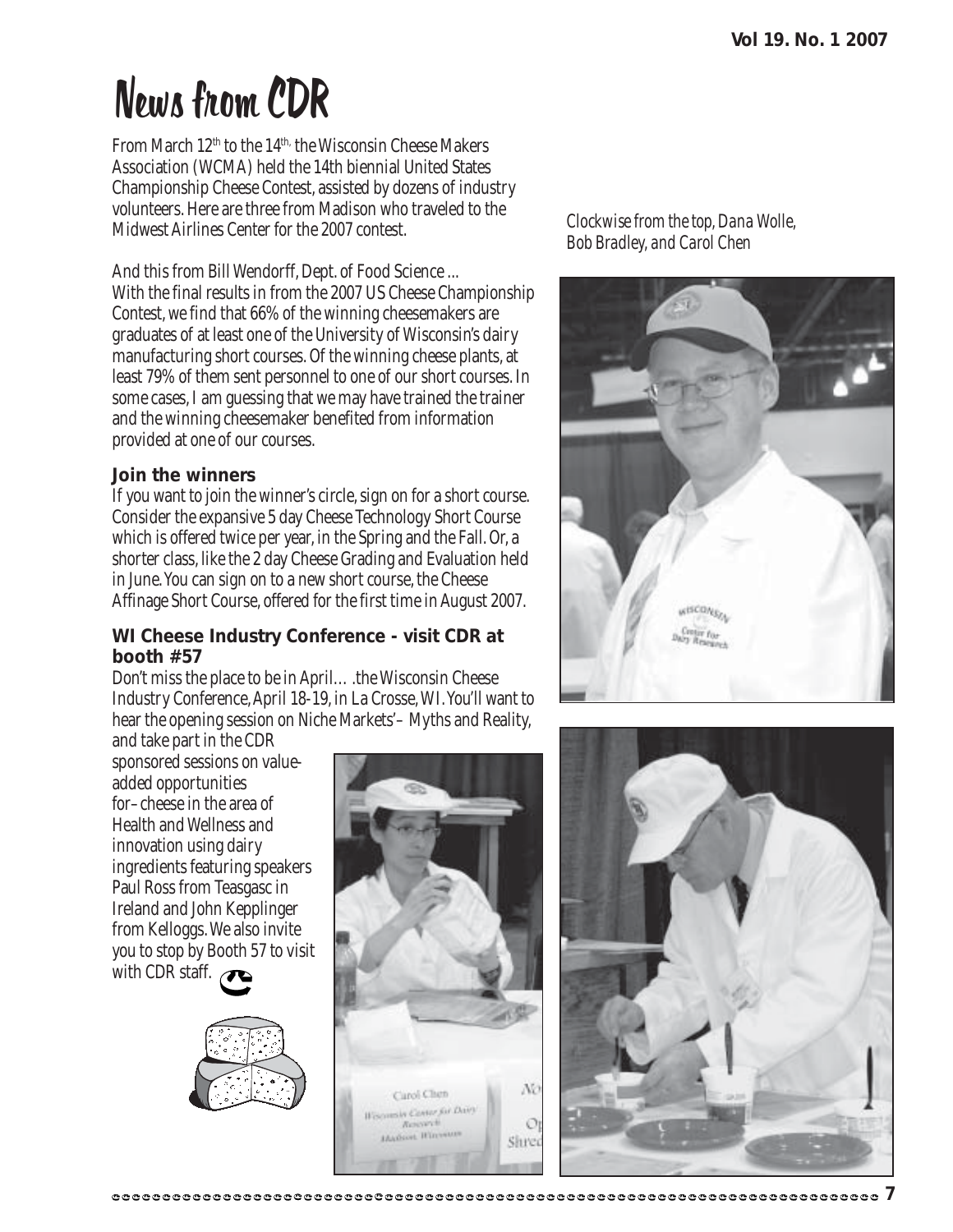## **Wisconsin Master Cheesemakers 2007**

During the Wisconsin Cheesemakers awards banquet on April 19<sup>th</sup>, Jerome Zibrowski and Paul Reigle will raise the ranks of Wisconsin Master Cheesemakers to 49. At the same time, Terry Lensmire and Dave Lindgren will earn Master status for additional cheeses. Mozzarella and provolone for Lensmire and cheddar and monterey jack for Lindgren.

Zibrowski and Reigle have more in common than making up the Master class of 2007. They both started working in a cheese plant about the same time, 1982 and 1983. For the Zibrowski family, working at what is now the Swiss Valley Farms Co. cheese plant in Mindoro was a family tradition. Jerome's father, brother and sister all worked there over the years. The Mindoro Co-op Creamery Association opened in 1896 and, till it was sold to Tri-State Milk Cooperative of West Salem, it was one of the oldest continuous coops in the US. Zibrowski will earn master status for gorgonzola and blue cheese, which is made at the Swiss Valley Farms plant.

Reigle and his cousin, Jeff Wideman, work alongside each other at Maple Leaf Cheese Factory near Monroe. He is the first Master Cheesemaker to earn certification for yogurt cheese. Yes, that is right—yogurt cheese. Reigle says yogurt cheese is lactose free, a good choice for people who have problems with lactose intolerance. It's not surprising that Maple Leaf would have a cheesemaker specializing in an unusual cheese, they tend to work with their customers to develop unique cheeses and then follow up by consistently producing high quality product.

And, by the way, one more thing the latest 2007 Masters have in common; they both serve their communities as volunteer firefighters.





*Jerome Zibrowski*



*Paul Reigle*

*From left, Jerome Zibrowski, Dave Lindgren, Terry Lensmire, and Paul Reigle* **Class of 2007**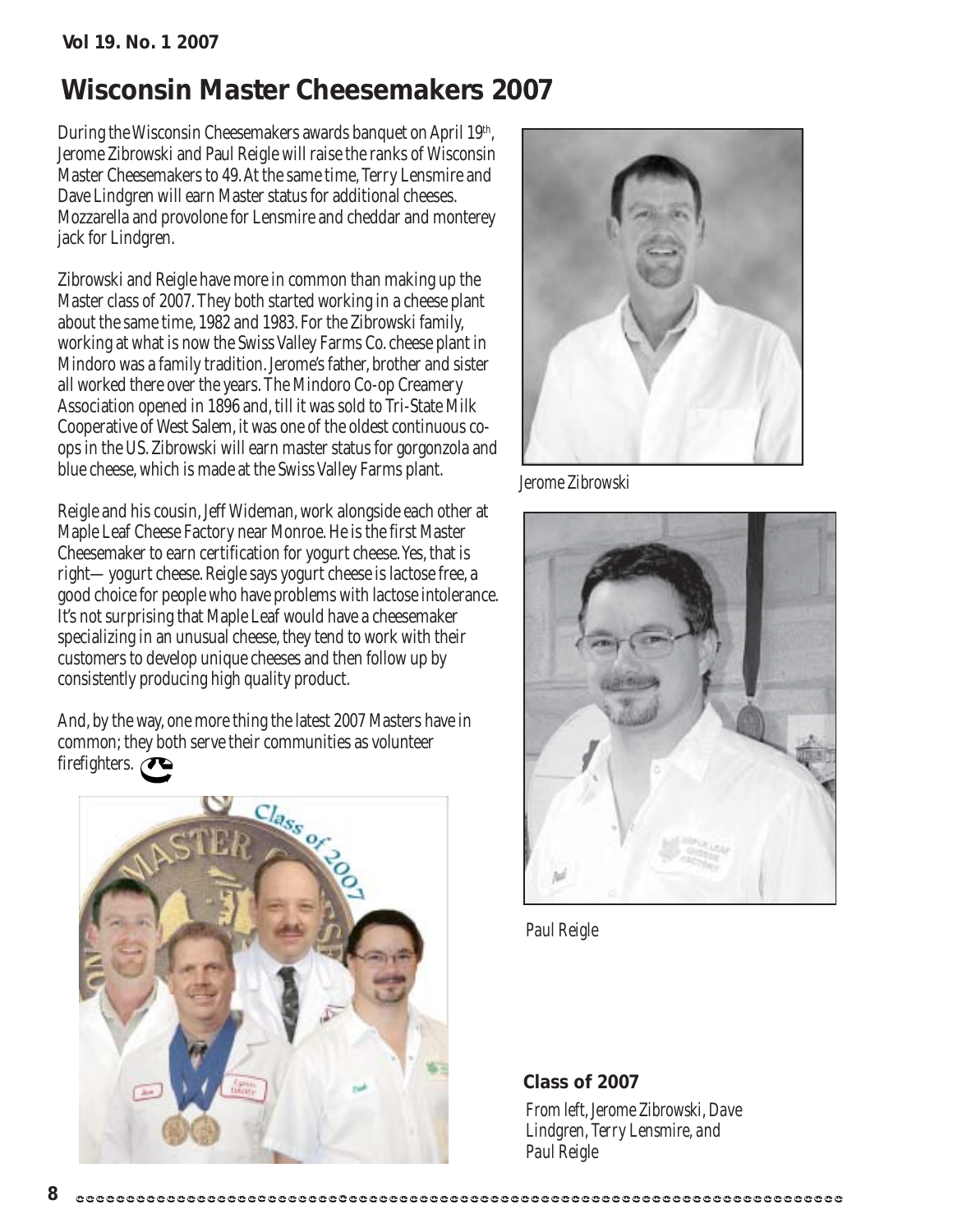# Skimming the Shelf— What's New in Print?

## **Food Safety Plans for the Artisanal Cheese Maker—Step by Step**

By Diane Wright Hirsch and Patrice Sulik, University of Connecticut Cooperative Extension

Are you an artisan cheese maker wondering if you are doing every thing you can to produce a high quality, safe product? Do you have a food safety plan? Do you have a HACCP plan? Enough questions, I have the resource for you.

Diane Wright Hirsch and Patrice Sulik have produced a workbook to help you get started. Just like the title says, this book leads you through the process of creating your own food safety plan. The first sixty pages describe practical concepts, like sanitation and cleaning and how to develop a sanitation plan. In the first half of the book you can also find information on specific food safety issues in cheese making, recall plans, and the lead-in to a HACCP plan: prerequisite programs.

The rest of this 170 page manual takes the reader through the seven steps to developing a personalized HACCP plan, including sample plans for a raw milk cheddar plant, as well as plans for facilities that make pasteurized or unpasteurized goat milk feta cheese. Bill Wendorff, University of Wisconsin food scientist, took a look at this resource and decided that, "At 20\$ it's a steal! And a lot better than a recall."

If you want a copy of this handbook, contact Diane Hirsch at Diane.Hirsch@uconn.edu or send her a note at:

New Haven County Cooperative Extension Center 305 Skiff Street North Haven, CT 06473-4451 Phone: (203) 407-3163 FAX: (203) 407-3176



## Calendar

*continued from back page*

**Aug. 1-5 American Cheese Society Annual Meeting.** Burlington, VT. For info, see www.cheesesociety.org.

**Aug. 7-8 Milk Pasteurization and Process Control School.** Madison, WI. Call Scott Rankin at (608) 263-2008 for information, or the CALS Outreach Services (608) 263-1672 to register.

**Aug. 21-22 Cheese Affinage Short Course,** Madison, WI. Call John Jaeggi at (608) 262-2264 or Bill Wendorff at (608) 263-2015 for information.

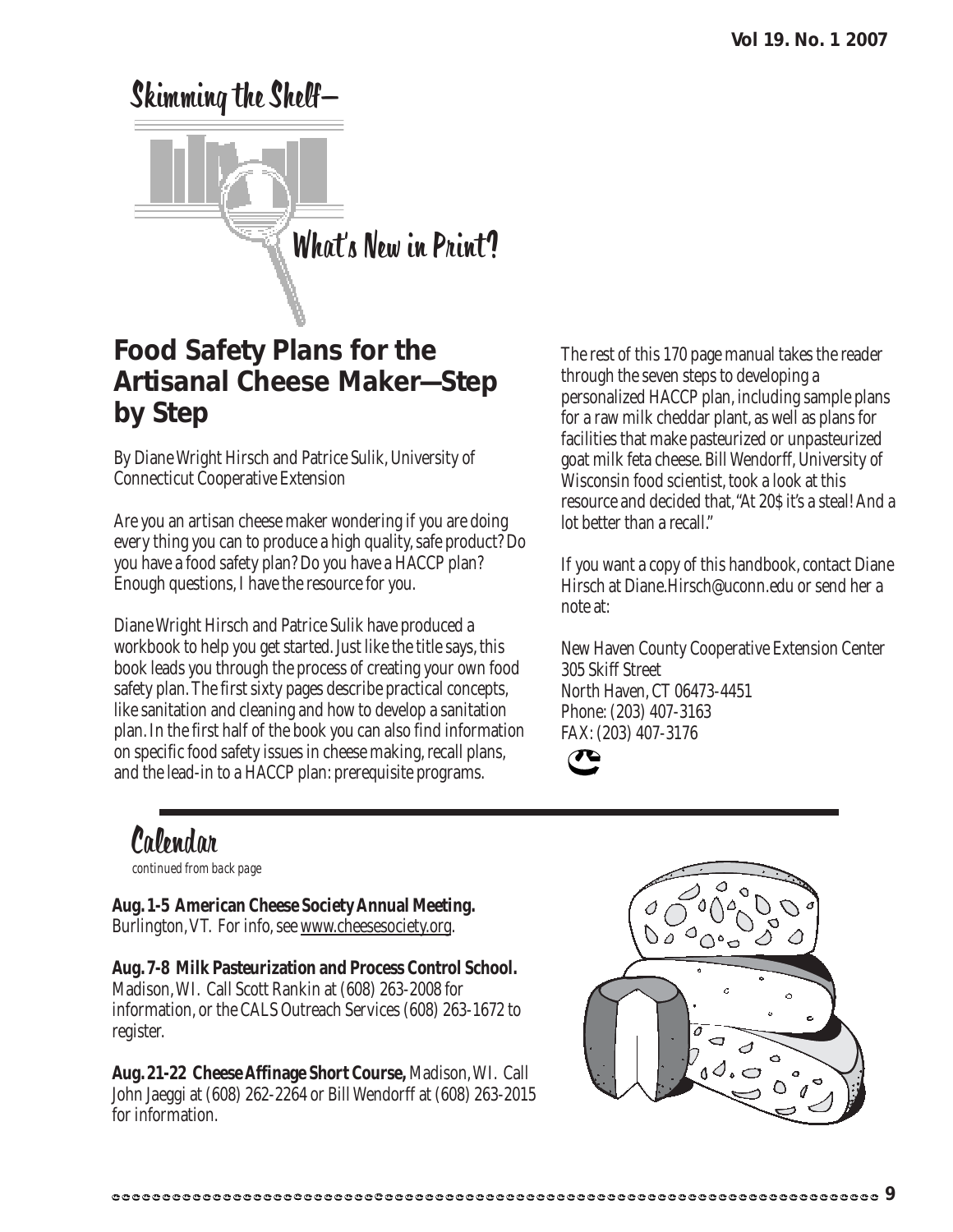## Curd Clinic

*Curd Clinic Doctor for this issue is Carol Chen, CDR researcher*

 $\Omega$ . I noticed that shredded and grated cheeses  $\Lambda$ . make up two of the new categories in the Wisconsin Cheese Makers Association U.S. cheese contest in 2007. What are the characteristics of a winning entry?

"High quality shreds are similar in both length and shape, and they are consistently similar."

A. That is an excellent question. Here at the CDR, we have evaluated many sizes, shapes and types of shredded cheese and I am happy to tell you what we've learned. Like all cheeses, shredded and grated cheese are judged on texture, appearance and flavor. However, the appearance definitely plays a bigger role in shredded cheese. High quality shreds are similar in both length and shape, and they are consistently similar. In fact, consistency is the most important attribute. Thus, you don't want to see many fines or a large variation in shredded cheese length, and curly shreds are not a sign of high quality.

The texture of the cheese you grate or shred is important because the correct texture produces those shreds with a consistent length and shape. If your cheese is too brittle you can end up with fractured shreds, broken —and inconsistent—in the package. A more common scenario is cheese that is too soft or too sticky or both. These shreds will be inconsistent in shape, they can be thin on one end and thick on the other. In addition, you might see shreds bent or curled, varying in length and possibly clumped.



*Judges Carol Chen, CDR, and Sandy Toney, Masters Gallery*

Texture, and flavor, in grated and shredded cheese can also be influenced by the flow agent you use. For example, too much flow agent not only masks flavor but it can produce cheese with a gritty mouthfeel.

The winning entries in the 2007 grated cheese category had a fine texture and wonderful mouthfeel as the cheese dissolved in the mouth. Great flavor came through, something you should pay attention to also. Your romano shred should taste like romano!

Take a look at the photos on the right for a view of a variety of shred qualities. These are photos of coarse shredded mozzarella because the variation is easier to see. Many consumers prefer a finer shred and you will see both types are readily available.  $\bullet$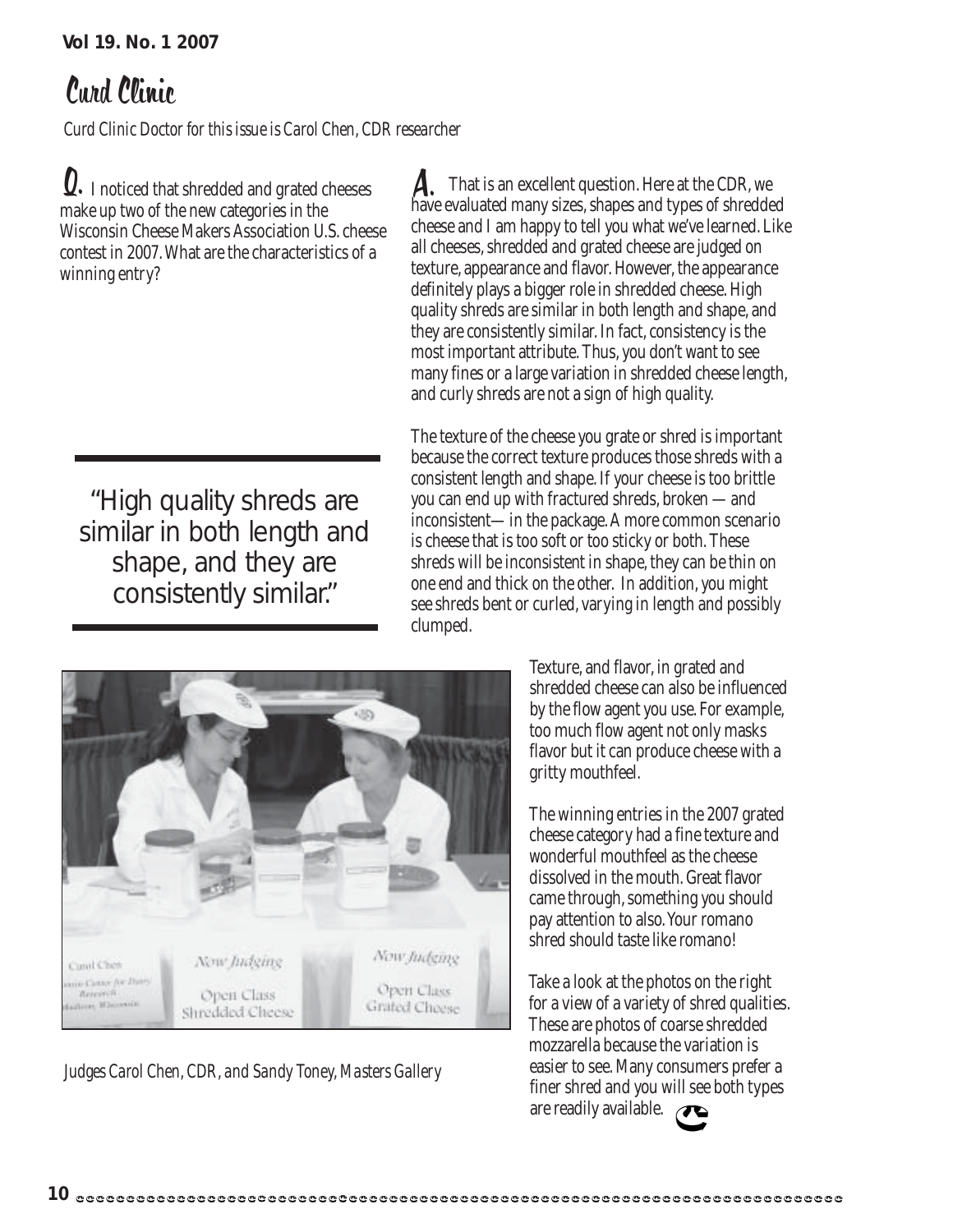

**Not so good**



**Better**





Please help us keep our mailing list current! Simply phone, fax or e-mail the information requested below to:

*The Dairy Pipeline* Center for Dairy Research 1605 Linden Dr. Madison, WI 53706 phone: 608/262-8015 fax: 608/262-1578

You can also choose to forgo a mailed copy and get on our e-mail subscription list which will remind you to read the Pipeline on the web. Sign up for this option on our website: www.cdr.wisc.edu

| Name                                |  |  |
|-------------------------------------|--|--|
|                                     |  |  |
|                                     |  |  |
|                                     |  |  |
| City <u>________________</u>        |  |  |
| <b>State</b>                        |  |  |
| Zip                                 |  |  |
| Country _____<br>(and mailing code) |  |  |

 $\Box$ CHANGE  $\Box$ ADD  $\Box$ REMOVE

**Best**